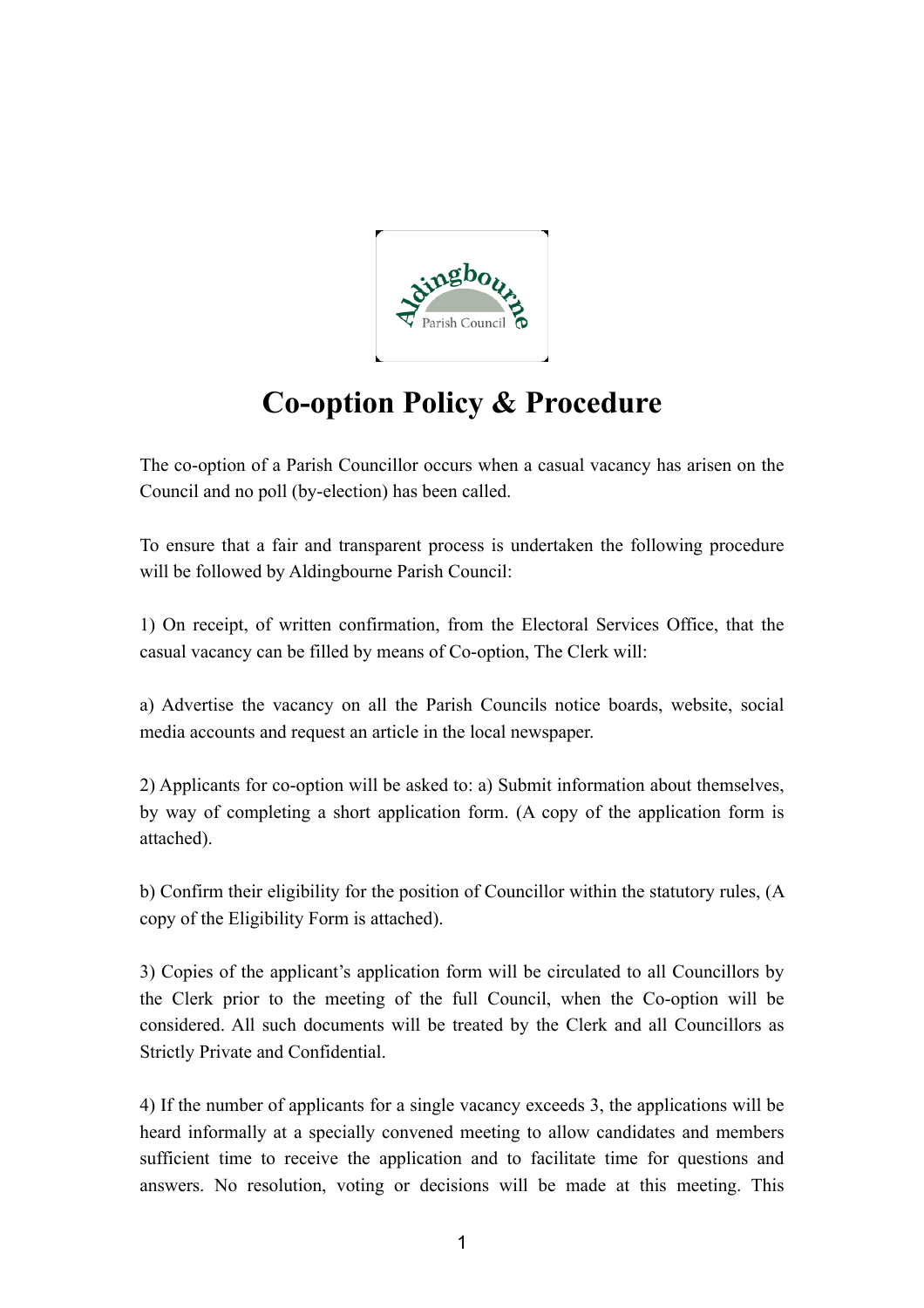meeting is to allow for an appropriate period of information sharing between members and applicants.

5) If there are less than 3 applicants they will be invited to the next full Parish Council meeting where Co-option is to be discussed and invited to speak giving information about themselves and why they would like to be a Councillor. Members will be allowed to ask questions of the applicants.

6) At the next available full council meeting, the press, public and applicants will be asked to leave the Council meeting, in order for the applications to be considered. There are no set rules regarding how a Council co-opts a member. Members may choose who they like but the applicant must be qualified to have been a candidate. After voting has taken place the press, public and applicants will be asked to re-join the meeting and the result declared.

7) Voting will be in accordance with statutory requirements, in that, a successful applicant must have received an absolute majority vote of those present and voting. If there are more than two applicants for one vacancy, steps must be taken to strike off the candidate with the least number of votes and the remainder must then be put to the vote again; this process must, if necessary, be repeated until an absolute majority is obtained. Therefore, if there are more candidates than vacancies, the candidate with the lowest number of votes will be excluded. Voting will continue with the lowest polling applicant being excluded until the number of applicants matches the number of vacancies. Voting will be by ballot and if any member so requires, the Clerk shall record the names of members who voted, so as to show whether they voted for, against or abstained. In the case of an equality of votes, the Chairman of the meeting has a second or casting vote.

8) Only Councillors present at the full council meeting may propose, second or vote upon a person to fill the vacancy.

9) If there is more than one vacancy, a councillor may nominate one person per seat. Each councillor will have only one vote per seat i.e. two vacancies will enable two votes.

10)The first candidate to receive an absolute majority of those present and voting will be duly elected.

11)After the vote has been concluded, the Chairman declares that the successful candidate has been co-opted to the Council.